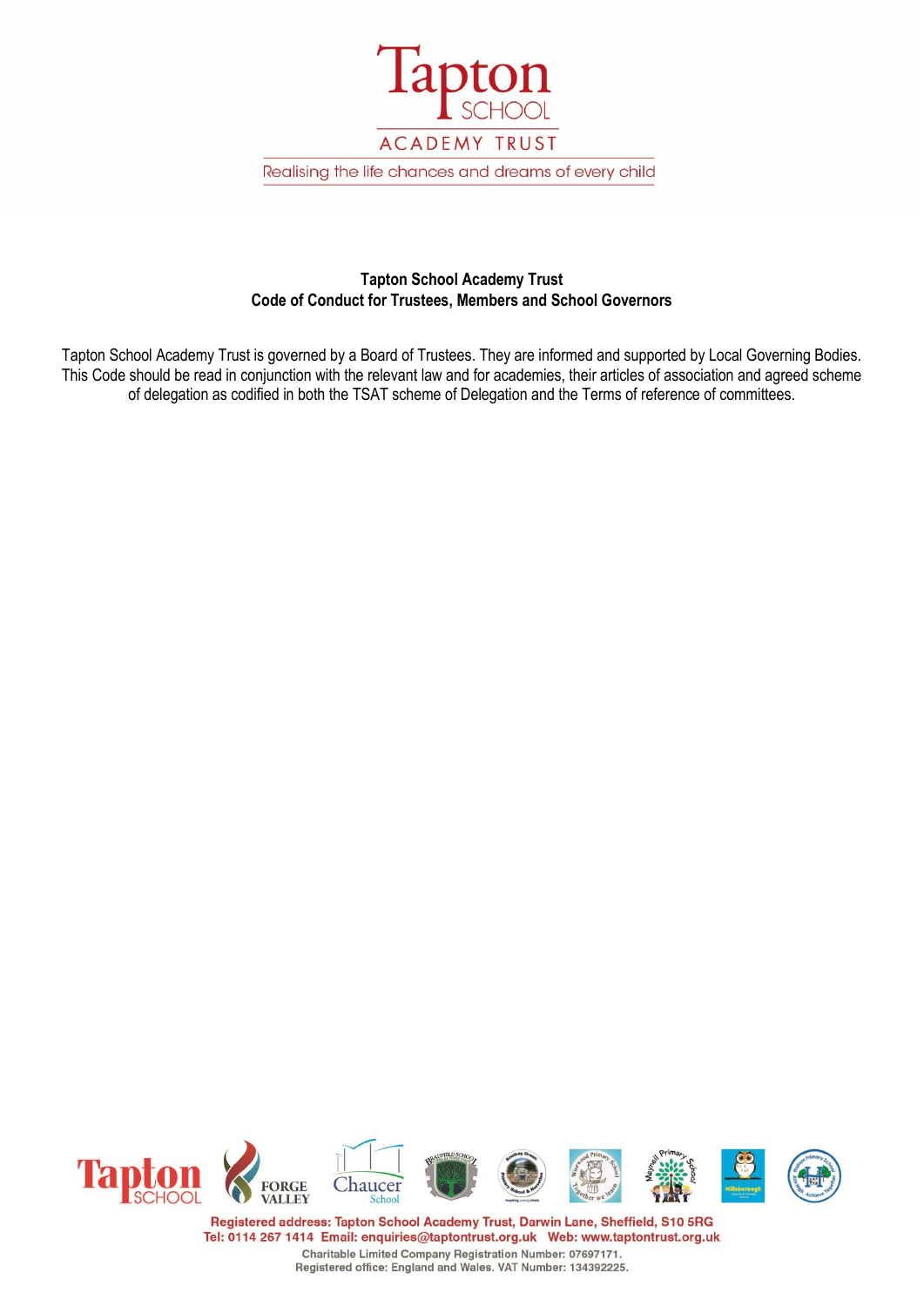## **Contents**

- 1 Strategic Functions
- 2 The seven principles of public life
- 3 TSAT Code of Conduct
- 4 Breach of Code of Conduct
- 5 TSAT Governance Decleration

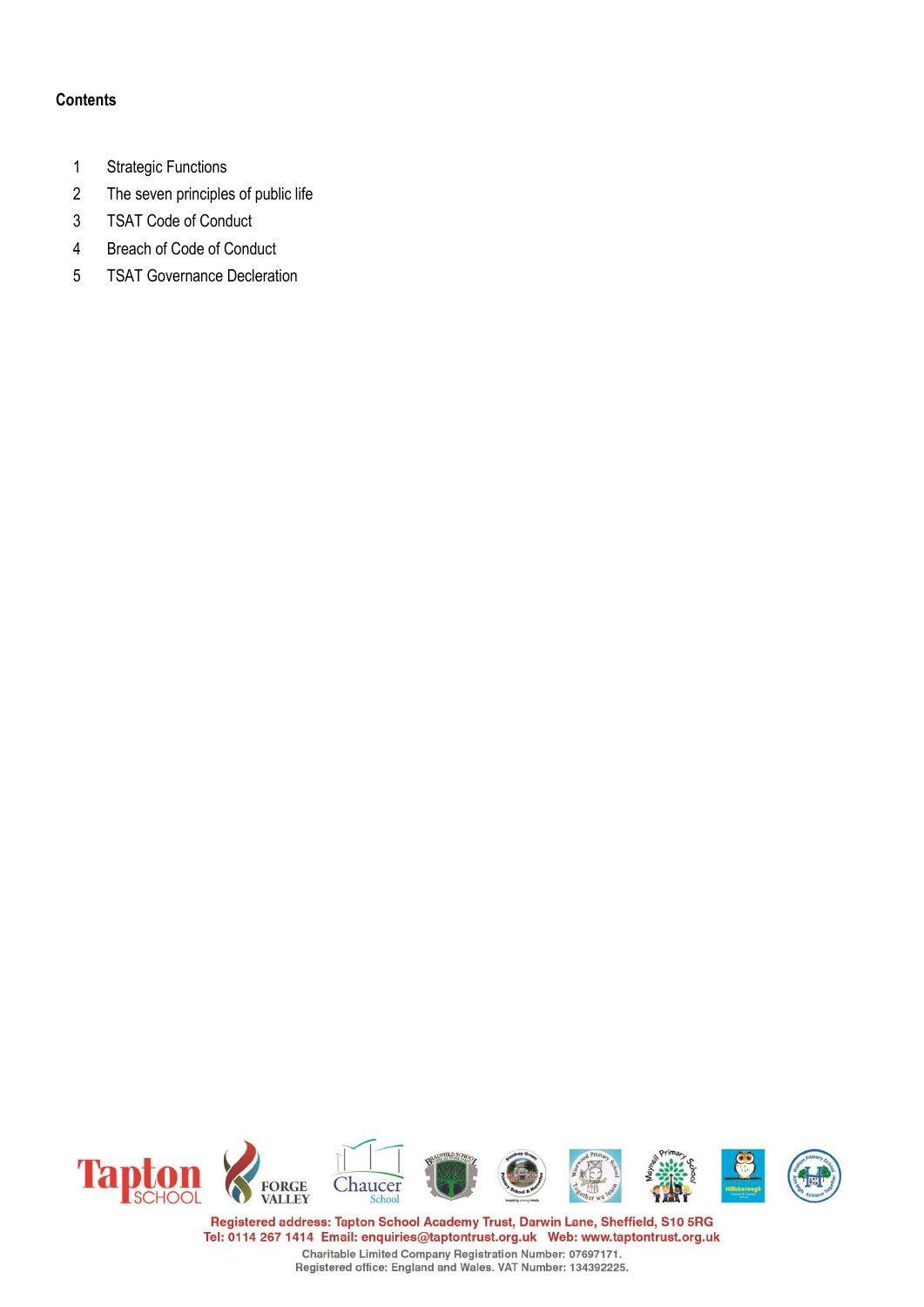## **1. Strategic Functions**

The Trust board has the following strategic functions:

- 1.1 Establishing the strategic direction, by:
	- Setting and ensuring clarity of vision, values, and objectives for the trust
	- Agreeing the school improvement strategy with priorities and targets
	- Meeting statutory duties.
- 1.2 Ensuring accountability, by:
	- Appointing the executive/headteacher (where delegated to appropriate body)
	- Monitoring the educational performance of the school/s and progress towards agreed targets
	- Performance managing the executive/headteacher (where delegated to appropriate body)
	- Engaging with stakeholders
	- Contributing to school self-evaluation.
- 1.3 Overseeing financial performance, by:
	- Setting the budget (Trust board)
	- Monitoring spending against the budget
	- Ensuring money is well spent and value for money is obtained
	- Ensuring risks to the organisation are managed.

### **As individuals on the board we agree to the following:**

- 1.4 The standards and conduct required of Trustees and Governors is set at the highest possible level. This is in recognition of the importance of their respective roles and the potential for impact on the lives of pupils of Tapton School Academy Trust schools.
- 1.5 Whilst the precise roles of Trustees and Governors differ, all are subject to the requirements set out below. Individuals in breach of the requirements set out in the document may face suspension or even removal.
- 1.6 The requirements are given in two distinct parts. Part I sets out the Nolan principles, i.e. the seven principles of public life published in 1994 by the Nolan Committee. These have been accepted by all Governments since that time. Part 2 sets out TSAT's Code of Conduct.

### **2: The seven principles of public life**

(Originally published by the Nolan Committee: The Committee on Standards in Public Life was established by the then Prime Minister in October 1994, under the Chairmanship of Lord Nolan, to consider standards of conduct in various areas of public life, and to make recommendations).

- Selflessness Holders of public office should act solely in terms of the public interest.
- Integrity Holders of public office must avoid placing themselves under any obligation to people or organisations that might try inappropriately to influence them in their work. They should not act or take decisions in order to gain financial or other material benefits for themselves, their family, or their friends. They must declare and resolve any interests and relationships.

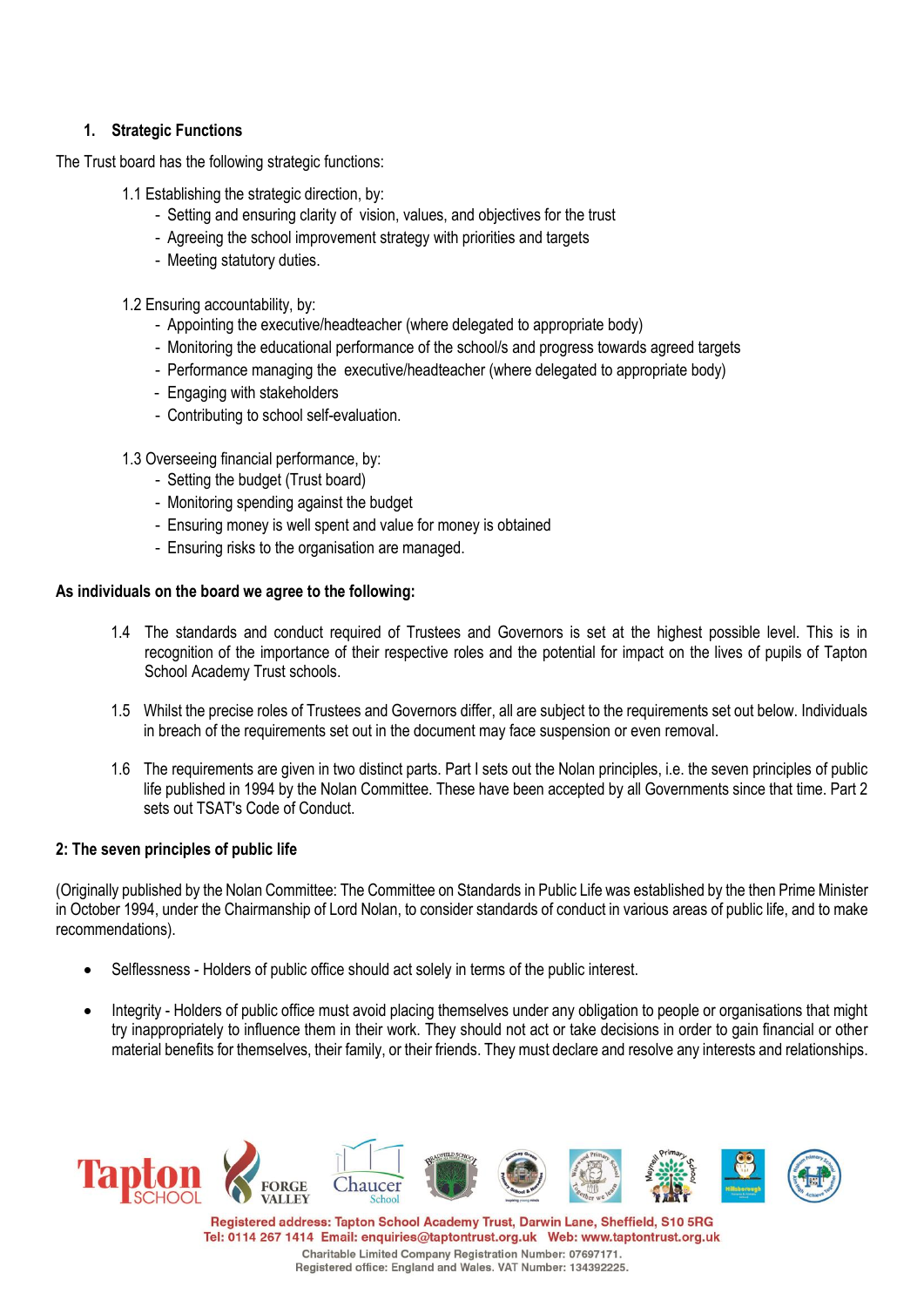- Objectivity Holders of public office must act and take decisions impartially, fairly and on merit, using the best evidence and without discrimination or bias.
- Accountability Holders of public office are accountable to the public for their decisions and actions and must submit themselves to the scrutiny necessary to ensure this.
- Openness Holders of public office should act and take decisions in an open and transparent manner. Information should not be withheld from the public unless there are clear and lawful reasons for so doing.
- Honesty Holders of public office should be truthful.
- Leadership Holders of public office should exhibit these principles in their own behaviour. They should actively promote and robustly support the principles and be willing to challenge poor behaviour wherever it occurs.

## **3: TSAT Code of Conduct**

### **3.1 Role & Responsibilities**

- We understand the purpose of the Trust board and the role of the executive leaders.
- We understand the purpose of the Local Governing Body and the role of headteachers.
- We accept that we have no legal authority to act individually, except when the board has given us delegated authority to do so, and therefore we will only speak on behalf of the governing board when we have been specifically authorised to do so.
- We accept collective responsibility for all decisions made by the board or its delegated agents. This means that we will not speak against majority decisions outside the governing board meeting.
- We have a duty to act fairly and without prejudice or favour, and in so far as we have responsibility for staff, we will fulfil all that is expected of a good employer.
- We will encourage open governance and will act appropriately.
- We will consider carefully how our decisions may affect the community and other schools.
- We will always be mindful of our responsibility to maintain and develop the ethos and reputation of our school/group of schools. Our actions within the school and the local community will reflect this.
- In making or responding to criticism or complaints we will follow the procedures established by the governing board.
- We will actively support and challenge the executive leaders.
- We will accept and respect the difference in roles between the board and staff, ensuring that we work collectively for the benefit of the organisation;
- We will respect the role of the executive leaders and their responsibility for the day to day management of the organisation and avoid any actions that might undermine such arrangements;

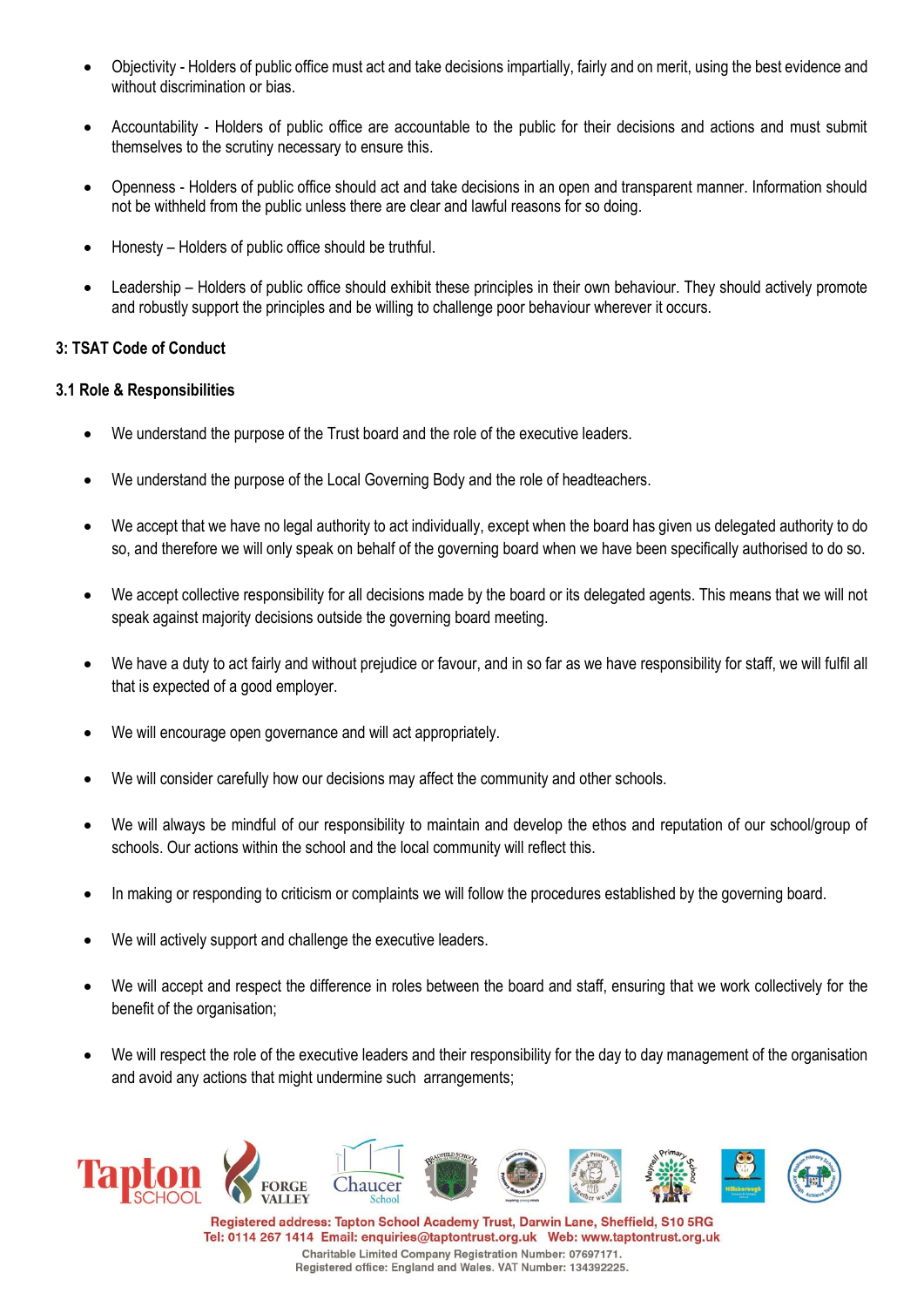- We agree to adhere to the school's rules and polices and the procedures of the governing board as set out by the relevant governing documents and law.
- When formally speaking or writing in our governing role we will ensure our comments reflect current organisational policy even if they might be different to our personal views;
- When communicating in our private capacity (including on social media) we will be mindful of and strive to uphold the reputation of the organisation.

## **3.2 Commitment**

- We acknowledge that accepting office as a governor/trustee/academy committee member involves the commitment of significant amounts of time and energy.
- We will each involve ourselves actively in the work of the governing board, and accept our fair share of responsibilities, including service on committees or working groups.
- We will make full efforts to attend all meetings and where we cannot attend explain in advance why we are unable to.
- We will get to know the school/s well and respond to opportunities to involve ourselves in school activities.
- We will visit the school/s, with all visits arranged in advance with the senior executive leader/headteacher and undertaken within the framework established by the governing board.
- When visiting the school in a personal capacity (i.e. as a parent or carer), we will maintain our underlying responsibility as a governor/trustee/academy committee member.
- We will consider seriously our individual and collective needs for induction, training and development, and will undertake relevant training.
- We accept that in the interests of open governance, our full names, date of appointment, terms of office, roles on the governing board, attendance records, relevant business and pecuniary interests, category of governor and the body responsible for appointing us will be published on the school's website.
- In the interests of transparency we accept that information relating to governors/trustees/academy committee members will be collected and logged on the DfE's national database of governors (Edubase).

### **3.3 Relationships**

- We will strive to work as a team in which constructive working relationships are actively promoted.
- We will express views openly, courteously and respectfully in all our communications with other governors/trustees/academy committee members, the clerk to the governing board and school staff both in and outside of meetings.

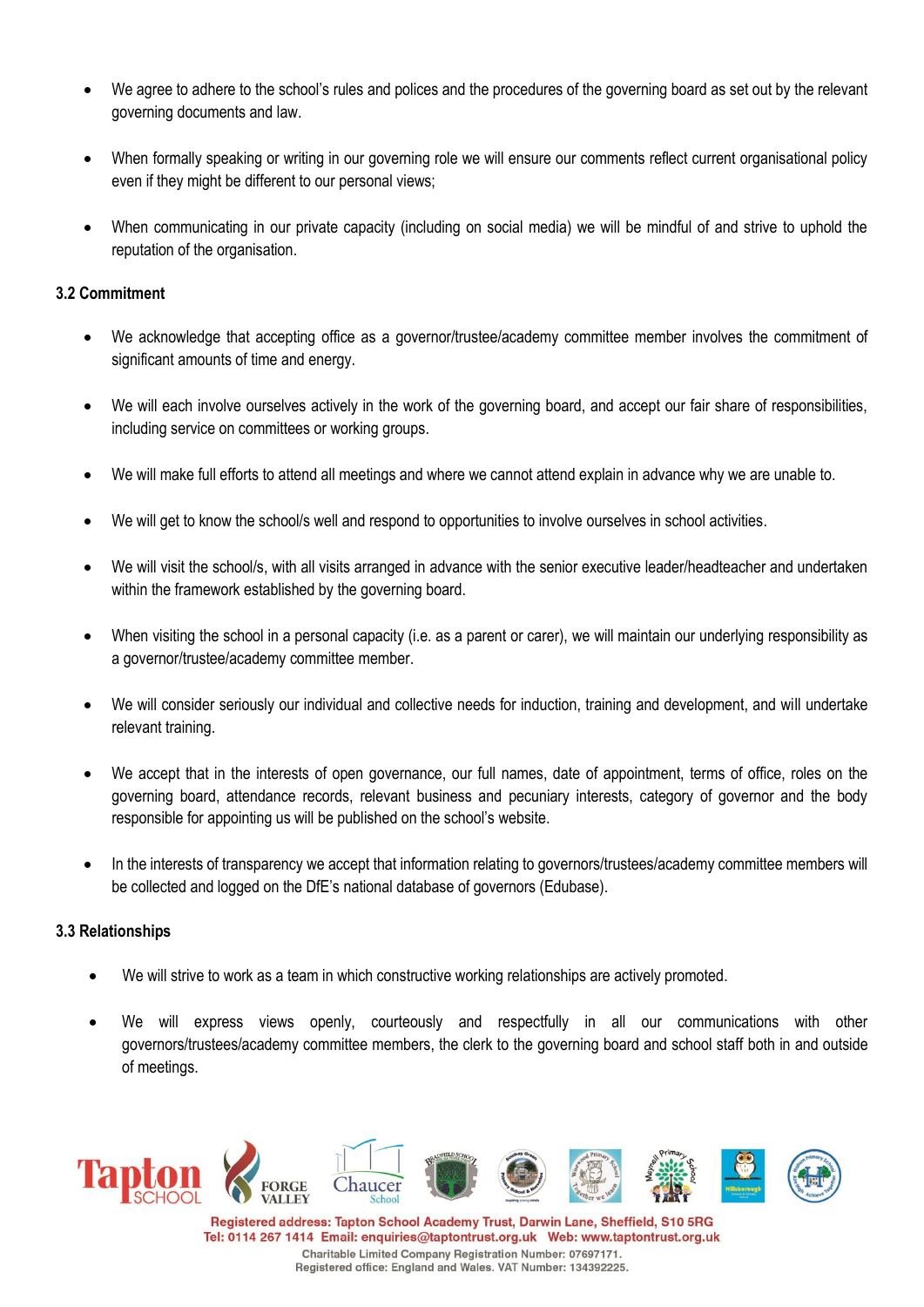- We will support the chair in their role of ensuring appropriate conduct both at meetings and at all times.
- We are prepared to answer queries from other board members in relation to delegated functions and take into account any concerns expressed, and we will acknowledge the time, effort and skills that have been committed to the delegated function by those involved.
- We will seek to develop effective working relationships with the executive leaders, staff and parents, the trust, the local authority and other relevant agencies and the community.

## **3.4 Confidentiality**

- We will observe complete confidentiality when matters are deemed confidential or where they concern specific members of staff or pupils, both inside or outside school.
- We will exercise the greatest prudence at all times when discussions regarding school/trust business arise outside a governing board meeting.
- We will not reveal the details of any governing board vote.
- We will ensure all confidential papers are held and disposed of appropriately.

### **3.5 Conflicts of interest**

- We will act in the best interests of the school as a whole and not as a representative of any individuals or groups, even if elected to the governing board.
- We will record any pecuniary or other business interest (including those related to people we are connected with) that we have in connection with the governing board's business in the Register of Business Interests, and if any such conflicted matter arises in a meeting we will offer to leave the meeting for the appropriate length of time.
- We accept that the Register of Business Interests will be published on the school/trust's website.
- We will also declare any conflict of loyalty at the start of any meeting should the situation arise.

### **3.6 Data Protection**

- We will follow the Trusts Data Protection Policy and Acceptable Use Policy to ensure the proper use of computers and management of data.
- We will only use Trust property (i.e. loads, Email) for Trust business.

### **3.7 Ceasing to be a Trustee/governor**

• We understand that the requirements relating to confidentiality will continue to apply after a governor/trustee/academy committee member leaves office.